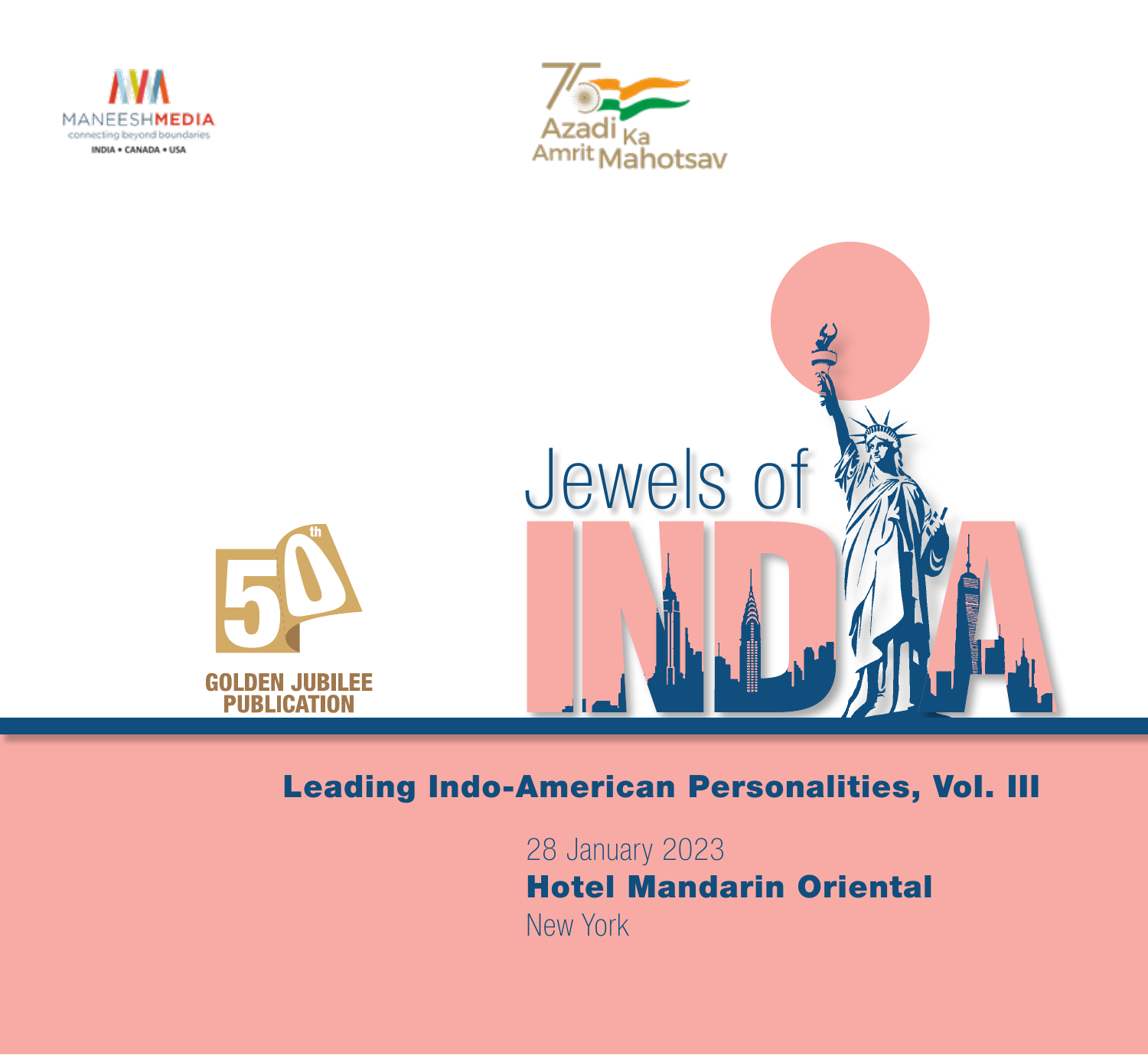



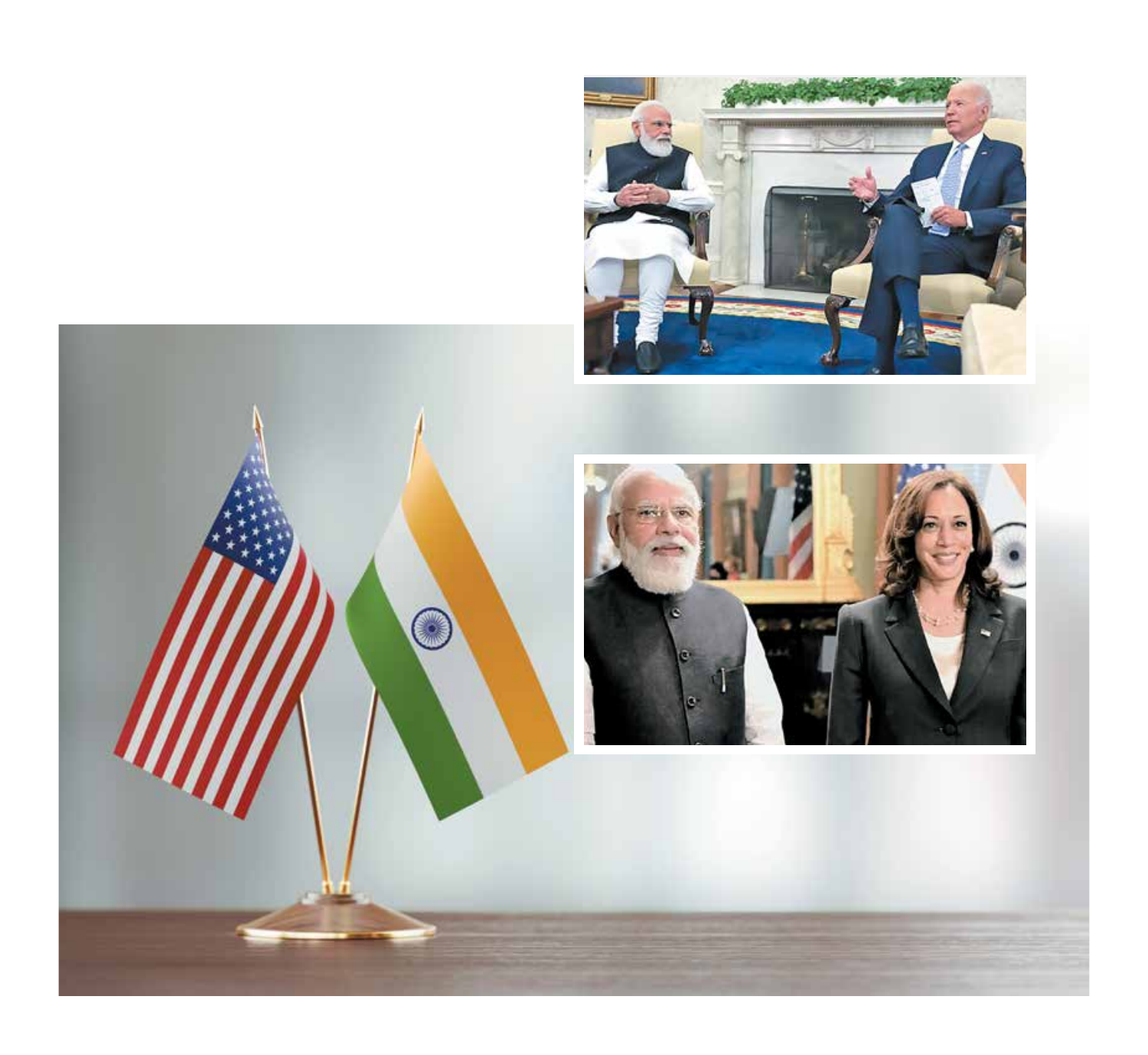### Chairman's message



7.7

Chairman





golden jubilee publication, our 50<sup>th</sup>! Founded in 1999, began our humble journey as a publishing house and we now look at the coming decades with a much stronger conviction. We are proud to release another book from our Jewels of India series, which will highlight the most inspiring and motivational success stories of the Indo-American diaspora and thus join hands with the American celebration of #AzadiKaAmritMahotsav – Indian government's initiative to commemorate India's 75<sup>th</sup> Independence Day.

Over these past years, we were fortunate to cover those super personalities, who believed in a higher vision, inspired us to be ambitious, pushed us to achieve those ambitions and disciplined us in setting new benchmarks in publishing.

Our golden jubilee publication, *Jewels of India: Leading Indo-American Personalities*, is the second edition; the first was released in 2013. This book is adorned with inspirational stories of people who took courageous and brave decisions to come out of hardships and lead a successful life. It will be officially released on 28 January 2023 to mark #AzadiKaAmrit-Mahotsav. For we believe if Kamala Harris can become the Vice-President of the USA, a leader of international likeability, there can surely be many other Indians with the right motivation, right inspiration, right qualification to emerge just as triumphant if not more.

The time has come for India to become the *vishwa guru* once again and emerge as the hub of knowledge, innovation and inspiration. It won't be long before we will call our country the *sone ki chiriya* once again! Today, as the world watches India move into its most defining phase of growth, it is our responsibility towards the nation, to honor those who have dominated the world stage with their success. I believe that our responsibility to give back to the society which makes us what we are and our ability to contribute wherever we operate will define our future and hold us together as Indian citizens.

We, hereby, invite you to be a part of our initiative that brings together the largest democracy in the world – India, and the oldest democracy – the USA, and once more underscores our commitment to highlight the indomitable Indian spirit and courage **Chandmal Kumawat** to carry on regardless of any odds.

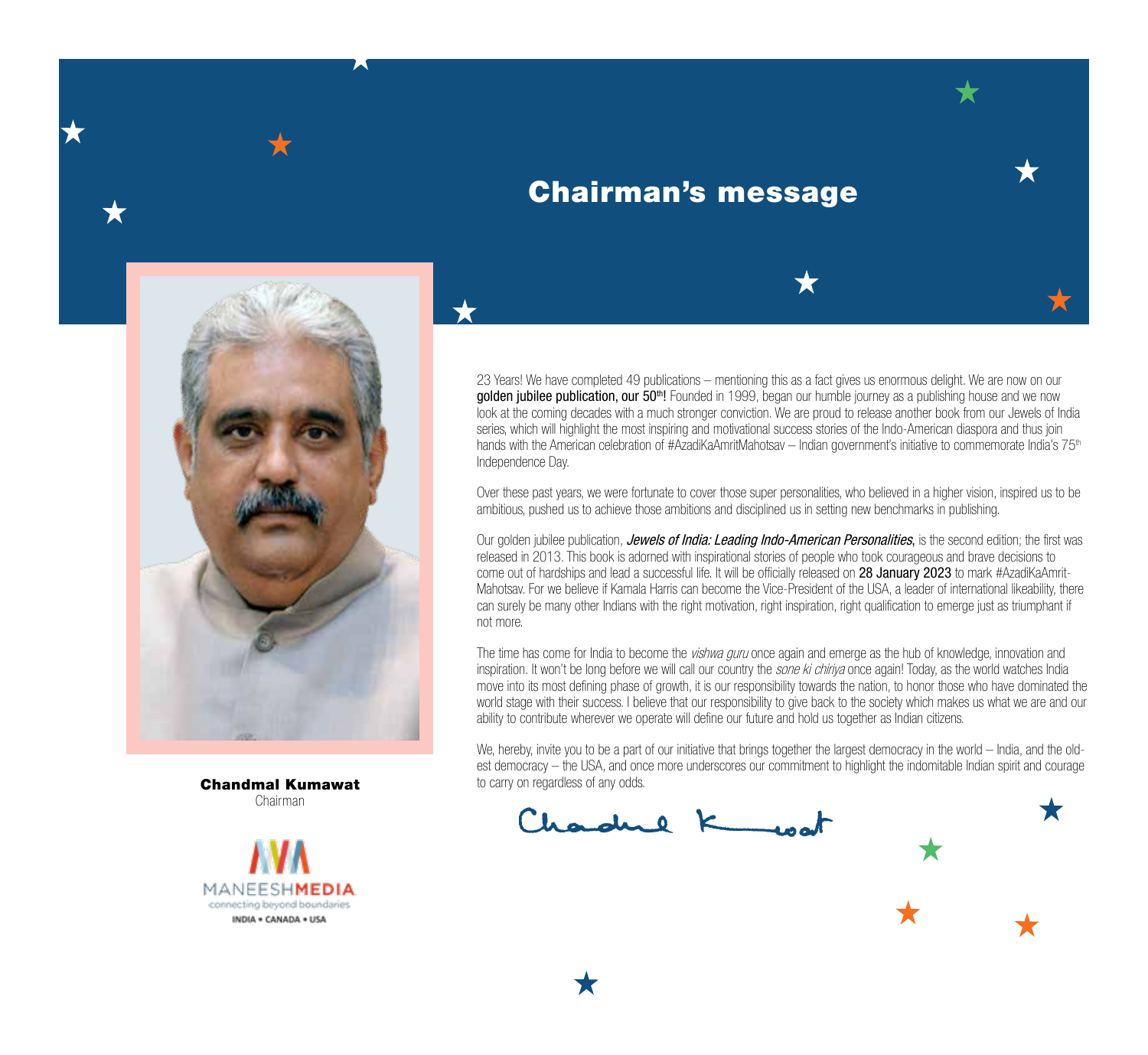### A chapter of HOPES through INDO-AMERICAN **Personalities**



 $\overline{\star}$ 



Raj Subramaniam FEDEX



Sundar Pichai ALPHABET



Satya Nadella MICROSOFT



PROSPEROUS EXCHANGES



Parag Agarwal **TWITTER** 



Shantanu Narayen ADOBE



Santosh Kumar MAFS



 $\bigstar$ 



Arvind Krishna IBM



Anjali Sud VIMEO



Amrapali Gan ONI YFANS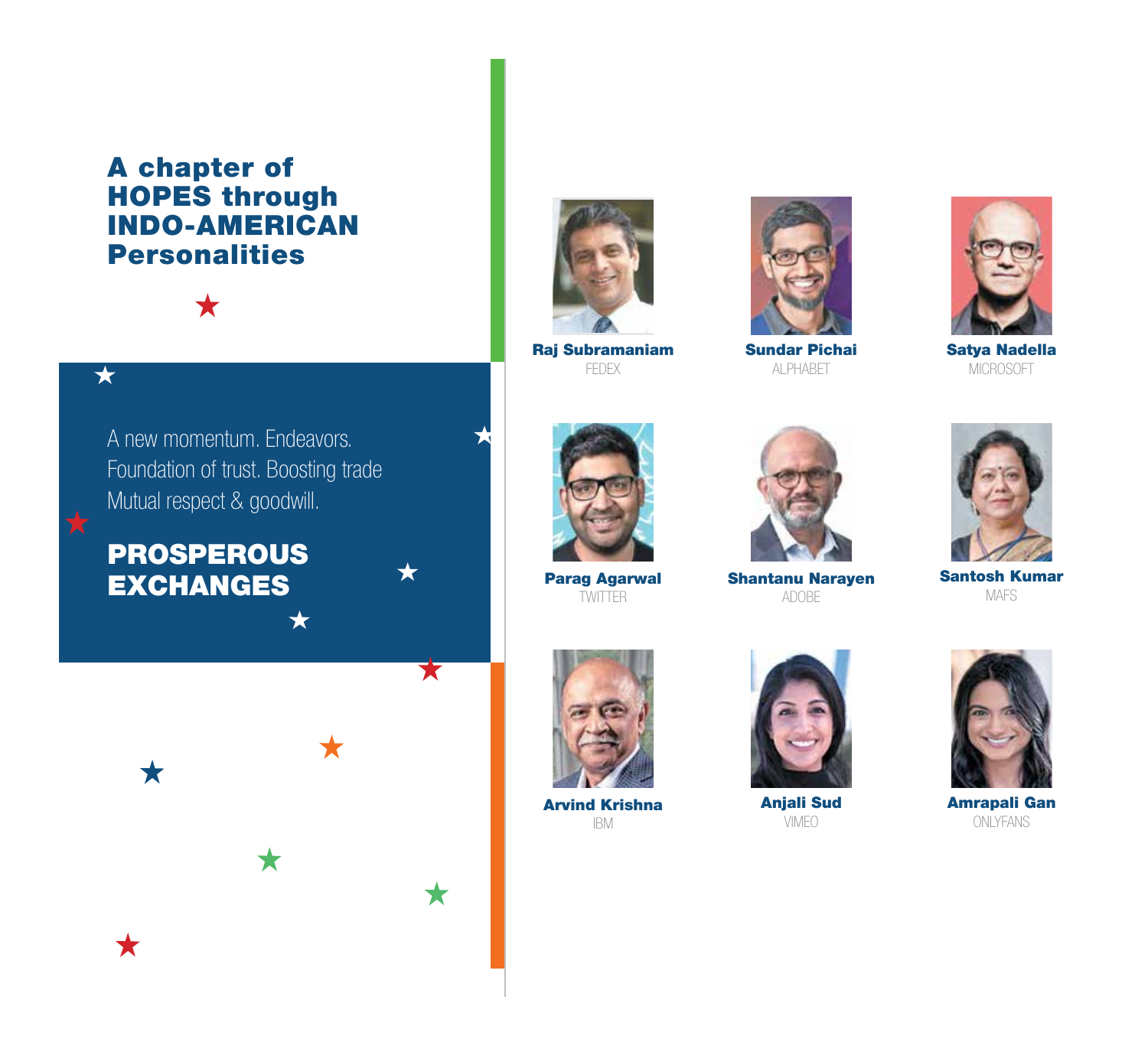

Sanjay Mehrotra MICEON



Jayshree Ullal ARISTRA



Nikesh Arora PALOALRO



Ajay Banga **MASTERCARD** 



Sant Singh Chatwal DREAM HOTEL GROUP





Dr. Kiran Patel CARDIOLOGIST, BUSINESSMAN



Jugal Malani IND AMERICAN ENTREPRENEURS



Sudhir M. Parikh DOCTOR





Dr. Jaswant Modi VARDHAMAN CHARITABLE FOUNDATION



Raghu Raghuram VMWARE



Revathi Advaithi FLEX



George Kurian NETAPP



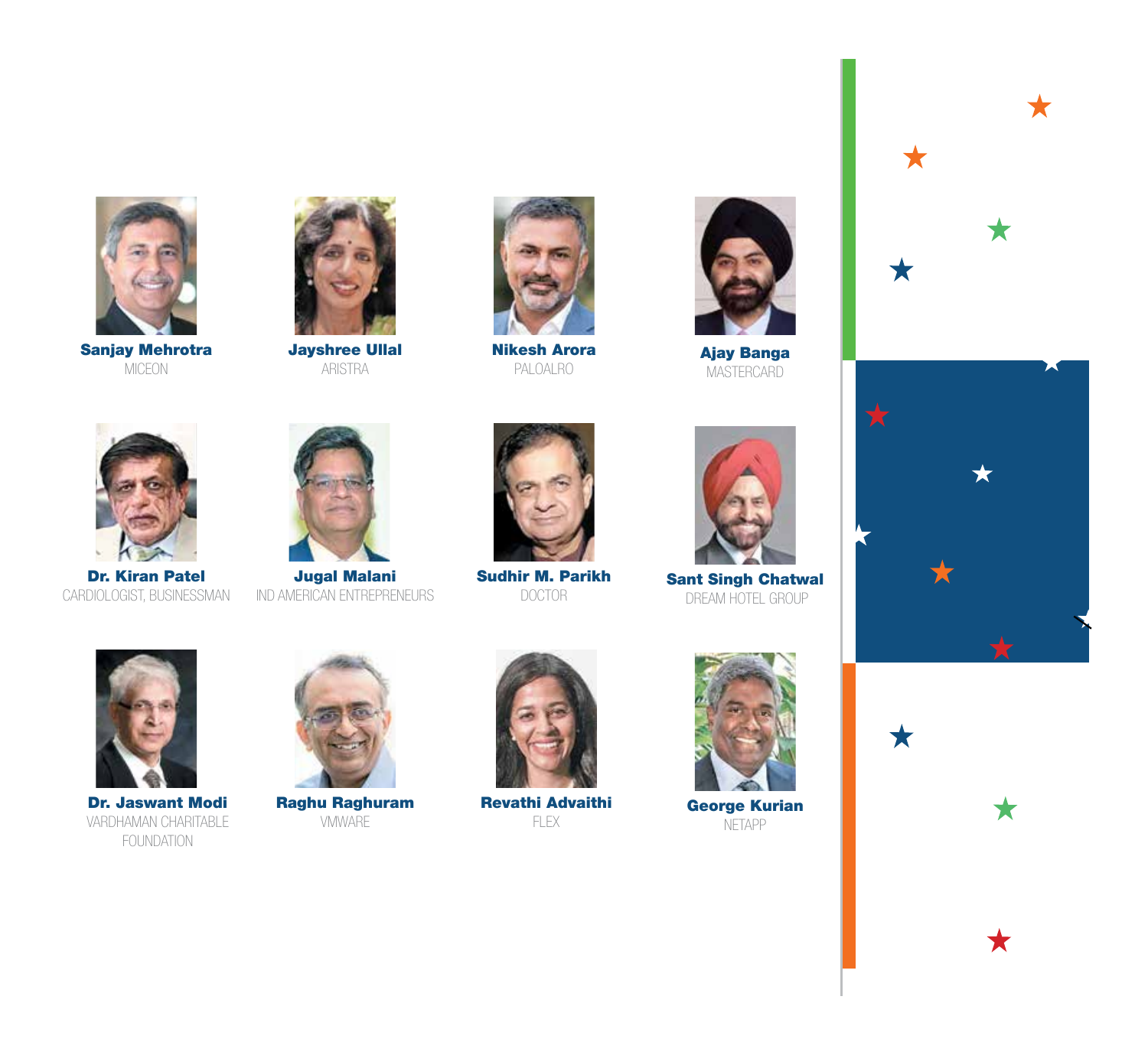

23 APRIL 2022 | OTTAWA, ON









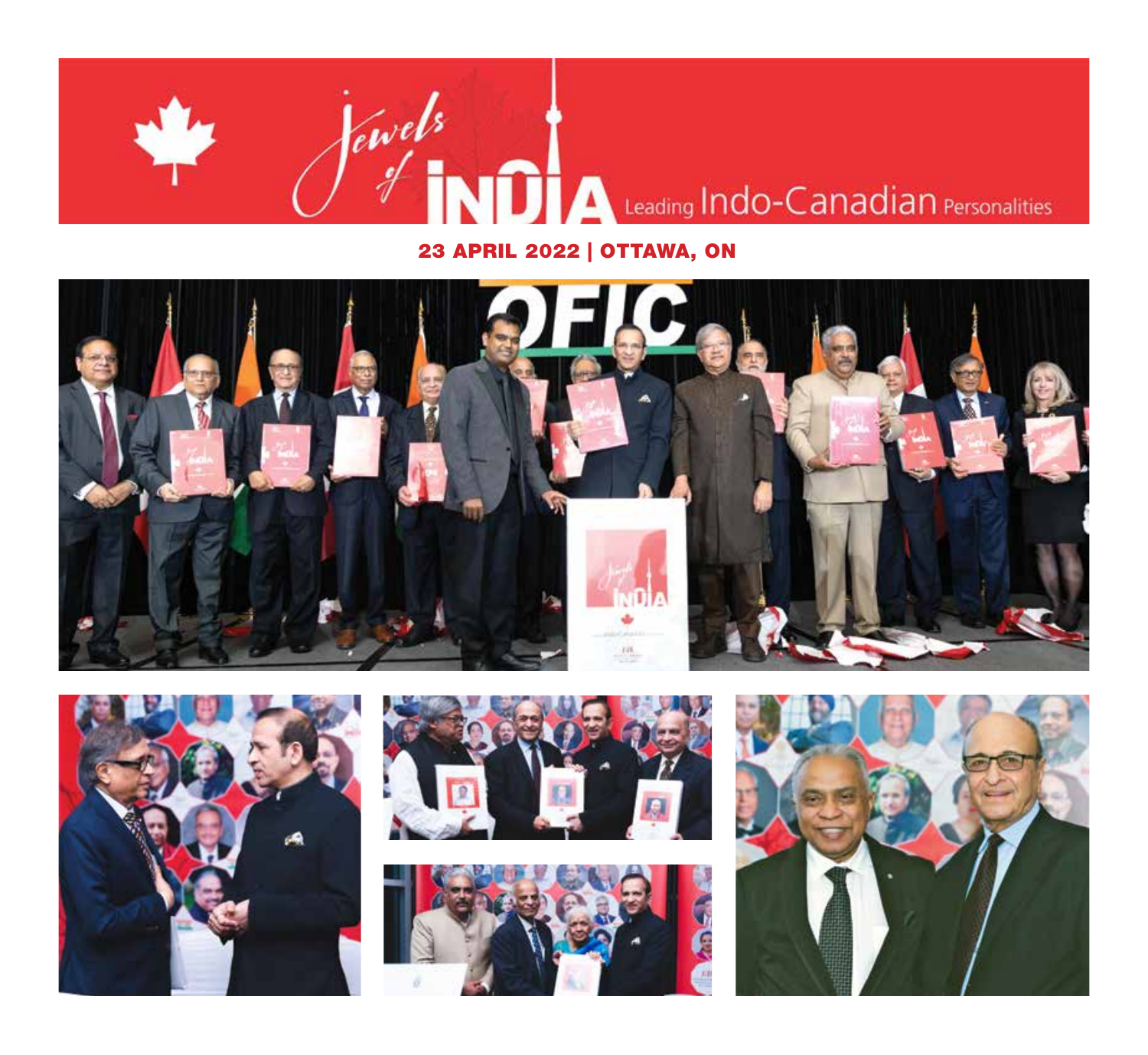#### MENTORS



Hon. RAM NATH KOVIND PRESIDENT, INDIA



Dr. APJ ABDUL KALAM FORMER PRESIDENT, INDIA



NR NARAYANA MURTHY FOUNDER, INFOSYS



YUSUFF ALI MA CHAIRMAN & M.D., LULU GROUP

### TESTIMONIALS



To recognise those who listened to their inner instincts, travelled beyond boundaries, fell in love with their work, Maneesh Media's efforts in the form of a coffee-table book, Jewels of Gujarat, are worth an appreciation. I appreciate the grandeur of the book and wish Maneesh Media for publishing of Jewels of Gujarat – Leading Global Gujarati Personalities.



I would like to extend my deepest thanks to Maneesh Media for their kind gift. As our world grows increasingly interdependent, I look forward to working for the benefits of the people of United States and India, and to strengthening the bonds between our people. Thank you, again, for the wonderful gift. I wish you all the best.

> H.E. Barack Obama President, USA

Hon. Narendra Modi

PRIME MINISTER, INDIA



... Indians across the world are staffing the Indian flag by doing commendable jobs, and the compilations brought forward by Maneesh Media are the best way of preserving the history of such people.

Hon. Dr. Manmohan Singh 13TH PRIME MINISTER, INDIA



Thank you, Maneesh Media, for the judicious work that went into the compiling the biography. Thank you for the privilege of being included as Jewels of Punjab and for all the hard-work that is put into publishing it.

> Ajaypal Singh Banga President & CEO, MasterCard Worldwide, USA